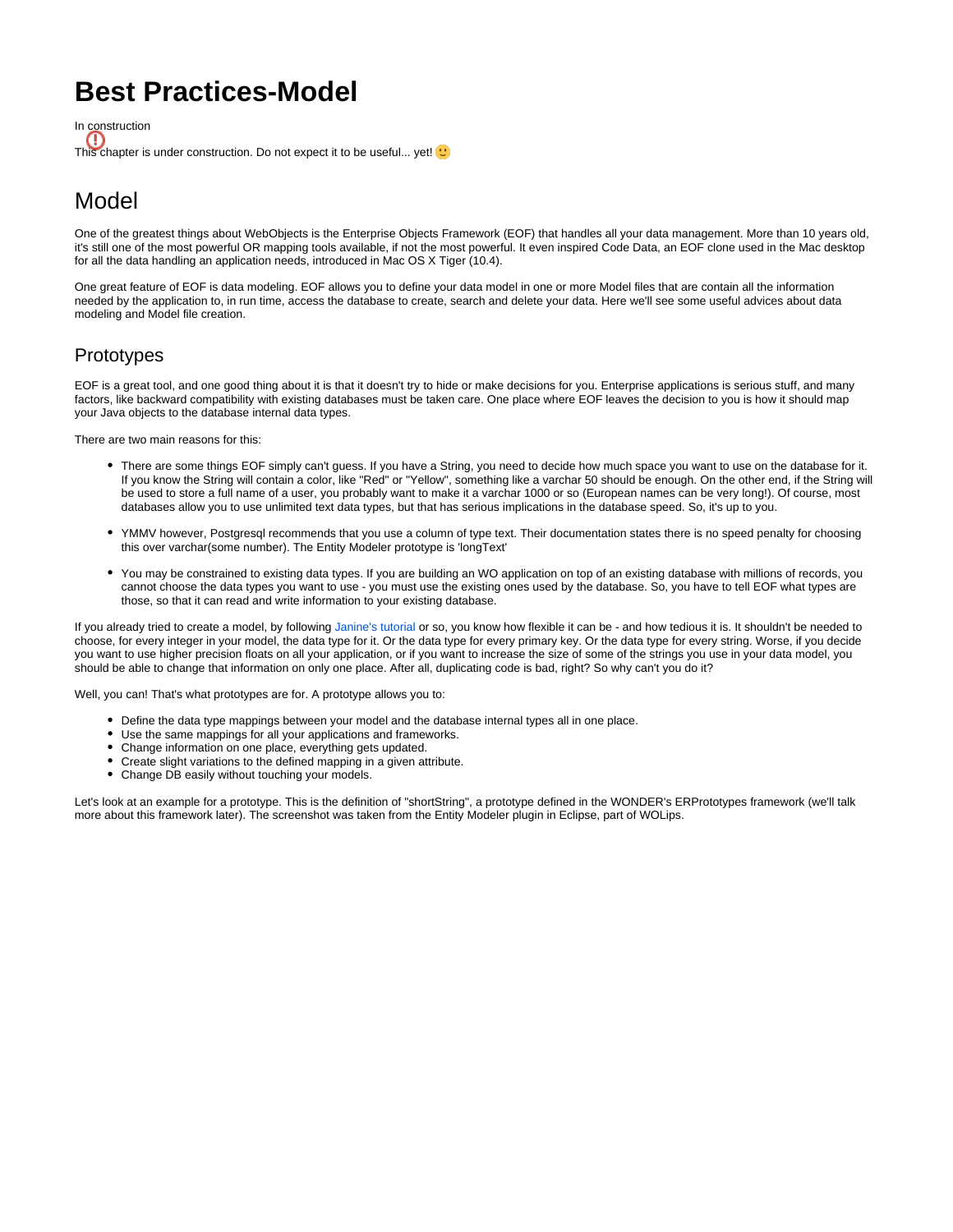| Properties &                                                | Problems                                                                                    | $\triangledown$ $\square$                                             |
|-------------------------------------------------------------|---------------------------------------------------------------------------------------------|-----------------------------------------------------------------------|
| <b>Basic</b><br><b>Advanced</b><br>User Info<br><b>Docs</b> | Name<br>Column<br>٠<br>Prototype<br><b>External Type</b><br><b>Allows Null</b><br>Data Type | shortString<br>÷<br>No Prototype<br>varchar<br>÷<br>String - String S |
|                                                             | <b>External Width</b><br>50                                                                 | ۰                                                                     |

We can see here that:

- The prototype name is "shortString".
- The external type (i.e., the database type) is varchar.
- The varchar width is 50, which means you can save up to 50 characters on each record.
- The Java class that will map the database value in memory is String.

(The other fields are not relevant for the prototype definition)

You can create your own prototype definitions, or use WONDER's.

To create your own prototypes, you need to create a special entity in a model file called EOJDBCPrototypes. It's recommended that you create a new model file with just the prototype entity, and place that file in a new, empty framework. This way you can share the same prototypes with all of your projects, and you may switch between prototype frameworks to use different databases without making any modification on your application.

WONDER prototype framework, ERPrototypes, has different prototype entities, one for each database. The one for Postgresql framework is called EOJDBC PostgresqlPrototypes and so on. To use those prototypes, just link your project with ERPrototypes after installing WONDER. Then, on your model database configuration, choose the right prototype in the appropriate menu: